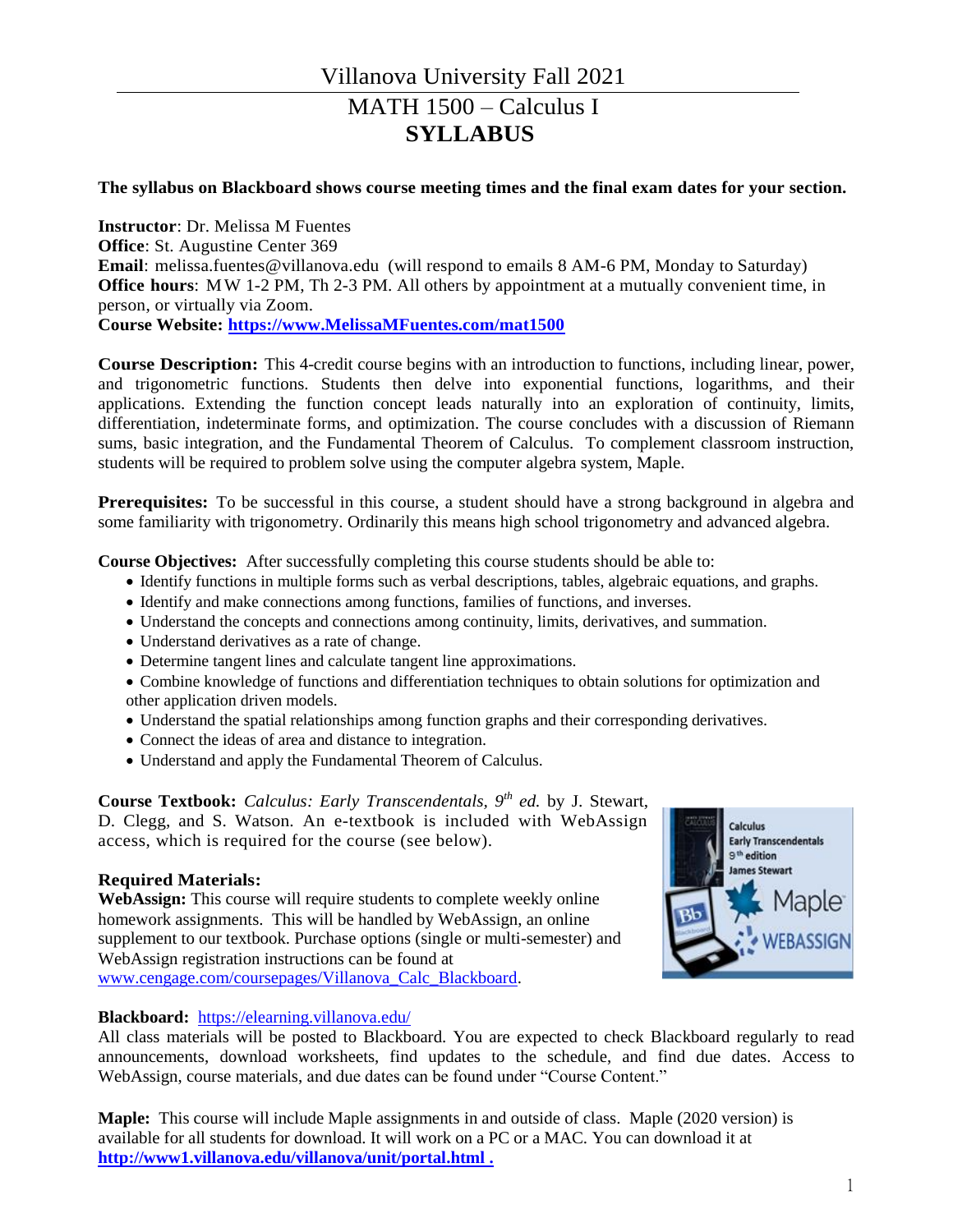### **Suggested Materials:**

**Calculator:** You may use a scientific calculator during class, exams, quizzes, and to complete assignments. *Graphing calculators are prohibited.* **The most advanced calculator that can be used during exams should align with the TI-30X family (VU Bookstore: [www.bkstr.com/villanovastore/product/calc-ti30xiis-duel-pwr-blue-](https://www.bkstr.com/villanovastore/product/calc-ti30xiis-duel-pwr-blue-144483-1)[144483-1\)](https://www.bkstr.com/villanovastore/product/calc-ti30xiis-duel-pwr-blue-144483-1)**. *More advanced calculators and use of a cell phone or tablet app is prohibited during quizzes and exams.*



**Homework:** There will be weekly homework assignments (2-3 sets in total), **due each Wednesday by 11:59 PM.** Check each week's module section on Blackboard for the homework assignments that are due. There will not be weekly announcements for homework due dates.

You are encouraged to study with and discuss problems with others from the class, but write up your own homework by yourself, and make sure you understand how to do the problems. **If you require an extension for a WebAssign assignment, 5 points will be deducted for each additional day it is late.**

There will be two Maple assignments to be completed outside of class. You may choose to submit it individually or with your classwork group members. The due dates will be announced later in the semester.

**Classwork:** A worksheet will be posted every week on Blackboard and the course website. Fridays will be dedicated to group work. Each of you will be a member of a group of 5-6 students and will submit one completed worksheet per group every week.

**Quizzes:** There will be a group quiz every week (except midterm exam weeks). That is, quizzes will be completed with your classwork group members. Each quiz will cover the previous week's material. Quiz problems will be selected from WebAssign assignments, worksheets, or practice problems (similar to homework and examples done in class). **The two lowest quiz grades are dropped.**

**Exams:** There will be two in-class midterms and a final exam. The tentative dates are listed below.

#### **Midterm 1: Monday, September 27th Midterm 2: Monday, November 1st Final (cumulative): Please check syllabus on Blackboard.**

**Extra Credit:** There will be no extra credit assignments given in this course.

**Grading Policy**: Grades will be computed according to the following point system:

Homework: 150 points Quizzes: 150 points Maple Assignments (2 total):  $2 \times 60 = 120$  points Classwork: 120 points Midterm 1: 150 points Midterm 2: 150 points Final Exam: 160 points

1000 points in total possible

\_\_\_\_\_\_\_\_\_\_\_\_\_\_\_\_\_\_\_\_\_\_\_\_\_\_\_\_\_\_\_\_\_

**Letter grades:**

| <b>Points</b> | 920-<br>1000 | 880-<br>919 | 840-<br>879<br>0/2 | 800-<br>839 | 770-<br>799 | 740-<br>769      | $700-$<br>739 | 670-<br>699 | 640-<br>669 | $600 -$<br>639 | $570-$<br>599 | $0-$<br>569 |
|---------------|--------------|-------------|--------------------|-------------|-------------|------------------|---------------|-------------|-------------|----------------|---------------|-------------|
| Grade         | A            | A-          | $B+$               | B           | $B -$       | $\sqrt{ }$<br>J, | $\sim$<br>◡   | $\sim$<br>◡ | $D+$        | ┻              | ື້            | E           |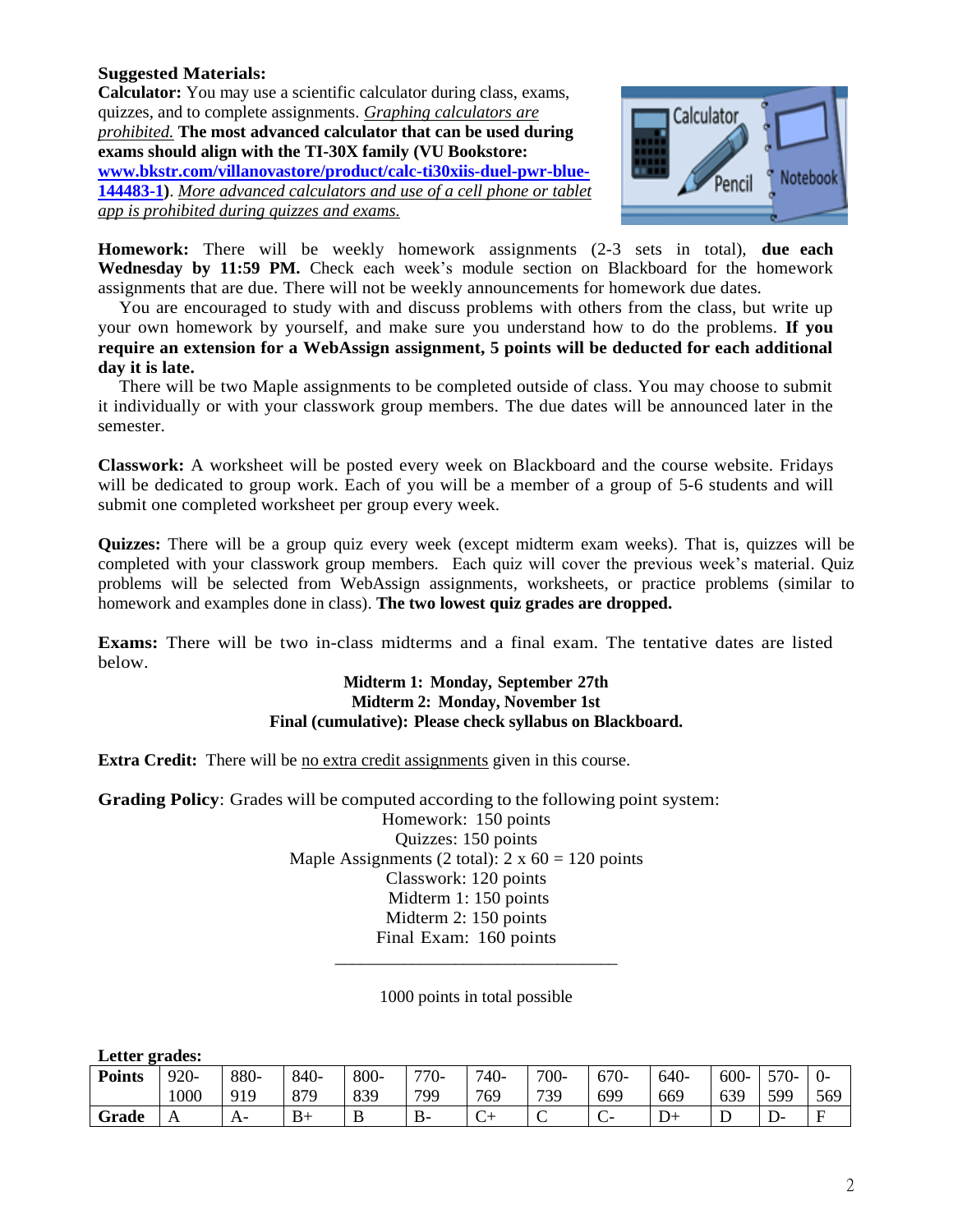## **Course Policies**

**Cell phones should be turned off/muted during class. No texting.**

**Unless time has been allocated for in-class computer use, use of a PC or MAC is discouraged. Tablet/Ipad usage is allowed.**

**Recording class lecture, either audio or video, is strictly prohibited without the express written consent of the professor. Violation of this policy will result in a failing grade for the course.** 

**Attendance:** It is expected that students will attend every class. The official **freshman rules** for attendance apply. **Missing more than a third of all classes results in a failing grade**. The university attendance policy on attendance also addresses what may constitute an excused absence: **https://www1.villanova.edu/villanova/provost/resources/student/policies/attendance.html**

**Make-ups:** Late work will **not be accepted**. If you or your group need additional time for an assignment, please speak to me in **advance** of the due date. **Extensions for work will not be granted after an assignment is due. Make-ups will not be given for unexcused missed classwork assignments.**

There are **no make-ups** for exams or quizzes without **written documentation**. All requests for make-ups and extensions must be officially requested by email. If a make-up exam or quiz is warranted, then it must be made up **within two class dates** after you return to campus. For example, if you were to miss an exam on Monday, the makeup exam must be completed by Thursday of that same week.

**Travel plans do not constitute an acceptable reason to reschedule an exam or quiz. Please plan accordingly during finals and semester breaks.**

**Athletes:** Students who participate in athletics are excused from class **ONLY FOR GAMES**. **Athletes should provide me with a list of game dates along with a letter from their coaches by the end of the second week of the semester.** It is the responsibility of the athlete to make sure that all outstanding work due is turned in BEFORE the class is missed.

**Changes to the syllabus:** Any changes to the syllabus will be provided in writing and posted to Blackboard.

**Office of Disabilities (ODS) and Learning Support Services (LSS):** It is the policy of Villanova to make reasonable academic accommodations for qualified individuals with disabilities. Go to the Learning Support Services website [http://learningsupportservices.villanova.edu](http://learningsupportservices.villanova.edu/) for registration guidelines and instructions. For physical access or temporarily disabling conditions, please contact the Office of Disability Services at 610 519-3209 or 610-519-4095, or emai[l ods@villanova.edu.](mailto:ods@villanova.edu) Registration is needed in order to receive accommodations.

**Academic Integrity:** All students are expected to uphold Villanova's Academic Integrity Policy and Code. Any incident of academic dishonesty will be reported to the Dean of the College of Liberal Arts and Sciences for disciplinary action. For the College's statement on Academic Integrity, you should consult the *[Student](http://www1.villanova.edu/villanova/artsci/undergrad/enchiridion.html)  [Guide to](http://www1.villanova.edu/villanova/artsci/undergrad/enchiridion.html) [Policies and Procedures](http://www1.villanova.edu/villanova/artsci/undergrad/enchiridion.html)*. You may view the University's Academic Integrity Policy and Code, as well as other useful information related to writing papers, at the Academic Integrity Gateway web site: <https://library.villanova.edu/research/subject-guides/academicintegrity>

**Absences for Religious Holidays:** Villanova University makes every reasonable effort to allow members of the community to observe their religious holidays, consistent with the University's obligations, responsibilities, and policies. Students who expect to miss a class or assignment due to the observance of a religious holiday should discuss the matter with their professors as soon as possible, normally at least two weeks in advance. Absence from classes or examinations for religious reasons does not relieve students from responsibility for any part of the course work required during the absence. [https://www1.villanova.edu/villanova/provost/resources/student/policies/religious](https://www1.villanova.edu/villanova/provost/resources/student/policies/religiousholidays.html) [holidays.html](https://www1.villanova.edu/villanova/provost/resources/student/policies/religiousholidays.html)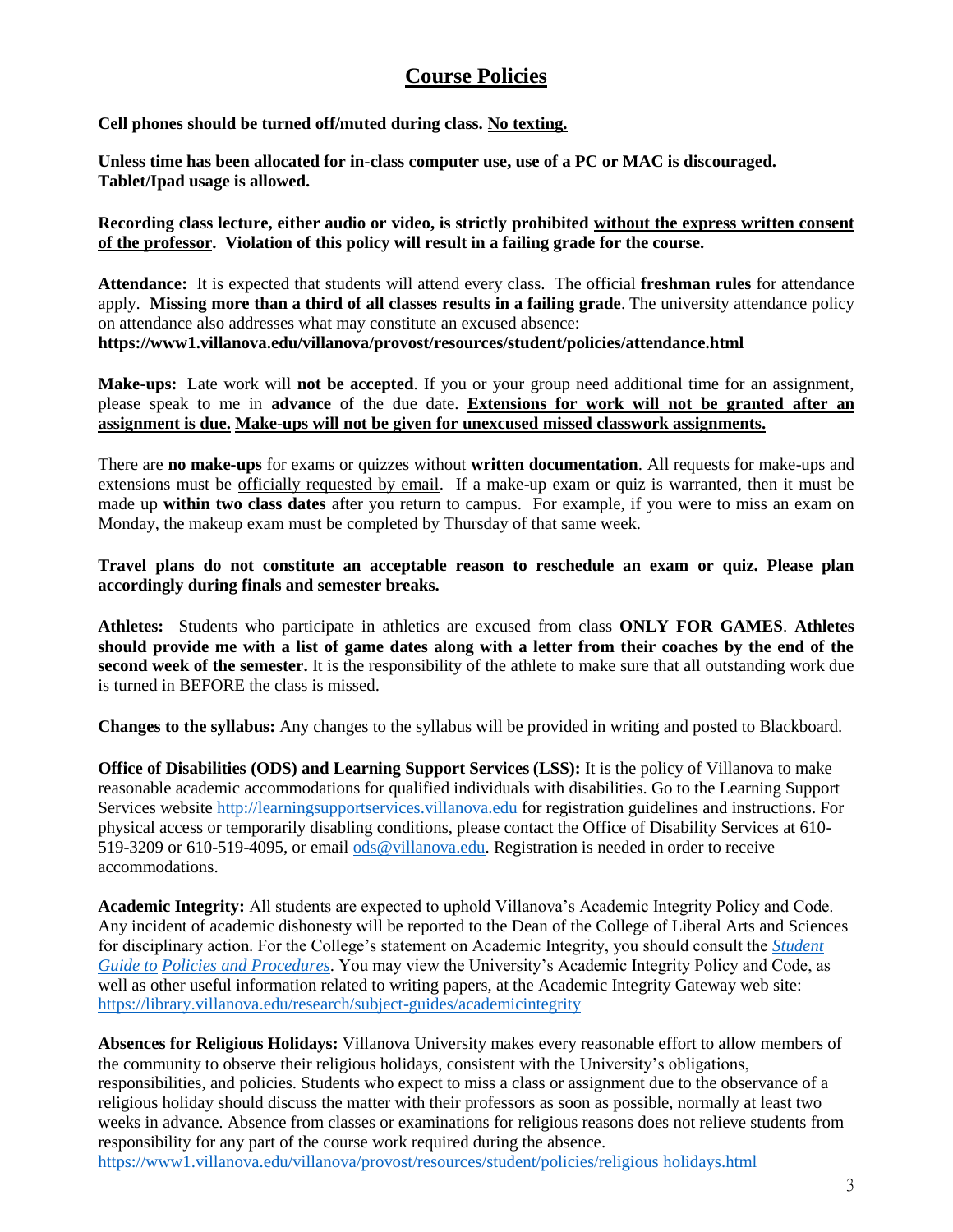# **Schedule of Topics**

The following is a tentative schedule of topics.

| Week of | <b>Topics</b>                                                       |  |  |  |
|---------|---------------------------------------------------------------------|--|--|--|
| 8/23    | Syllabus and Introduction                                           |  |  |  |
|         | 1.1: Four Ways to Represent a Function                              |  |  |  |
|         | 1.2: Mathematical Models: A Catalog of Essential Functions          |  |  |  |
|         | 1.3: New Functions from Old Functions                               |  |  |  |
| 8/30    | 1.4: Exponential Functions                                          |  |  |  |
|         | 1.5: Inverse Functions and Logarithms                               |  |  |  |
|         | 2.1: The Tangent and Velocity Problem                               |  |  |  |
| 9/6     | 2.2: The Limit of a Function                                        |  |  |  |
|         | 2.3: Calculating Limits Using Limit Laws                            |  |  |  |
|         | 2.5: Continuity                                                     |  |  |  |
| 9/13    | 2.6: Limits at Infinity; Horizontal Asymptotes                      |  |  |  |
|         | 2.7: Derivatives and Rates of Change                                |  |  |  |
|         | 2.8: The Derivative as a Function                                   |  |  |  |
| 9/20    | 3.1: Derivatives of Polynomials and Exponential Functions           |  |  |  |
|         | 3.2: The Product and Quotient Rules                                 |  |  |  |
|         | 3.3: Derivatives of Trigonometric Functions                         |  |  |  |
| 9/27    | MIDTERM 1 (Monday, September 27)                                    |  |  |  |
|         | 3.4: The Chain Rule                                                 |  |  |  |
|         | 3.5: Implicit Differentiation                                       |  |  |  |
| 10/4    | 3.6: Derivatives of Logarithmic and Inverse Trigonometric Functions |  |  |  |
|         | 3.7: Rates of Change in the Natural and Social Sciences             |  |  |  |
|         | 3.8: Exponential Growth and Decay                                   |  |  |  |
| 10/11   | <b>SEMESTER RECESS</b>                                              |  |  |  |
|         |                                                                     |  |  |  |
| 10/18   | 3.9: Related Rates                                                  |  |  |  |
|         | 3.10: Linear Approximations and Differentials                       |  |  |  |
| 10/25   | 4.1: Maximum and Minimum Values                                     |  |  |  |
|         | 4.2: Mean Value Theorem                                             |  |  |  |
|         | 4.3: What Derivatives Tell Us about the Shape of a Graph            |  |  |  |
|         |                                                                     |  |  |  |
| 11/1    | <b>MIDTERM 2</b>                                                    |  |  |  |
|         | 4.4: Indeterminate Forms and l'Hospital's Rule                      |  |  |  |
|         | 4.5: Summary of Curve Sketching                                     |  |  |  |
|         |                                                                     |  |  |  |
|         |                                                                     |  |  |  |